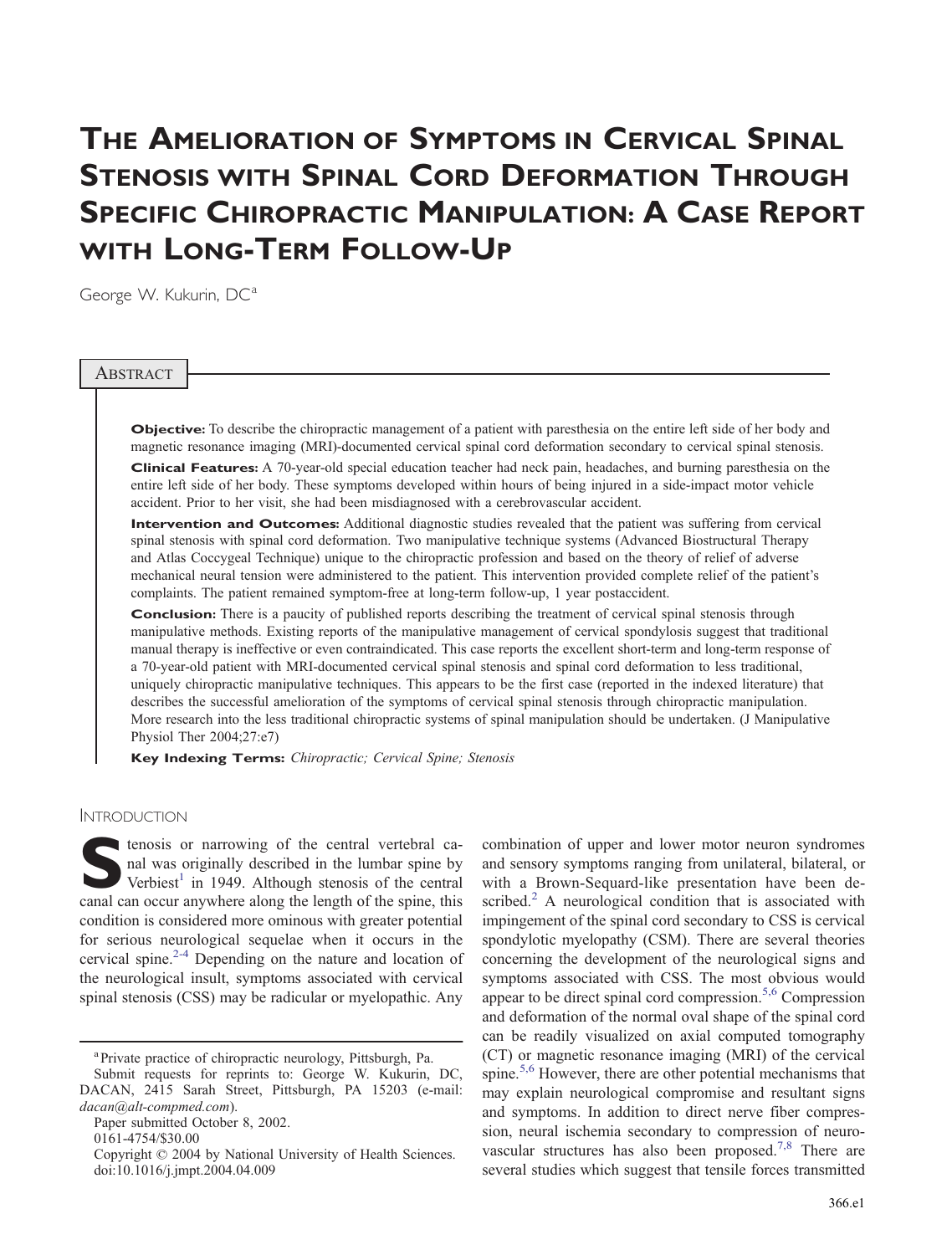<span id="page-1-0"></span>

Fig 1. Axial T2-weighted MRI image at a relatively normal level. Note the bright white cerebrospinal fluid ring (CSF) surrounding the cord.



Fig 2. Sagittal T2-weighted MRI of the cervical spine. Note the areas of stenosis.

to the cord through its dural and dentate ligament attachments play an important role in the generat[ion](#page-5-0) of the neurological signs and symptoms seen clinically.<sup>9-11</sup> It is likely that all of these mechanisms play a role in the neurological compromise and that sy[m](#page-5-0)ptoms are generated through multifactorial pathophysiology.<sup>6</sup>

Given the lack of understanding about the cause and mechanisms that generate symptoms in CSS, it is not surprising that there is also controversy and a lack of data concerning the natural hist[ory o](#page-5-0)f CSS, as well as the longterm benefits of treatment.<sup>12-14</sup> There are even fewer reports in the literature of the utility of manipulative management of CSS. A computer search of Medline and a hand search of the Chiropractic Research Archive Collection produced a paucity of data concerning the appropriateness of spinal manipulation for CSS. Several reports [suggest that manipulation is contraindicated in patien](#page-5-0)ts demonstrating compromise of the neurological elements.<sup>15-17</sup> Another published report of 2 cases of cervical myelopathy sugg[est](#page-5-0)ed modest improvement following spinal manipulation.<sup>18</sup>

## IMAGING OF CERVICAL STENOSIS

Cervical stenosis is defined as a narrowing of the central canal of the vertebral column. This narrowing becomes clinically important when impingement of the neurological elements results. There are many grading systems designe[d to cla](#page-5-0)ssify the neurological insult seen in cases of  $CSS^{5,6,13,19}$  One such system for the grading of neurological insult depends on the findings of the axial magnetic resonance (MR) image at the level of i[mpi](#page-5-0)ngement (stenosis) visualized on the sagittal MR image.<sup>19</sup> In a normal axial image of the cervical spine, the cord appears ovoid and a bright ring of cerebrospinal fluid (CSF) can be readily visualized surrounding the neural tissue (Fig 1). If the CSF ring surrounding the spinal cord is broken or disc[on](#page-5-0)tinuous, a finding of the cal sac effacement is suggested.<sup>19</sup> If the stenosis deforms the spinal cord but preserves the CSF ring on the posterior aspe[ct](#page-5-0) of the spinal cord, spinal cord effacement is suggested.<sup>19</sup> A significant degree of spinal cord effacement will alter the appearance of the spinal cord on axial imaging, changing the normal [cr](#page-5-0)oss-sectional appearance from ovoid to "banana-like."<sup>6</sup> Finally, if in addition to impingement of the CSF anteriorly and deformation of the cord proper, the CSF ring is broken on the posterior aspect of the a[xia](#page-5-0)l image, actual spinal cord compression is suggested.<sup>19</sup> The degree of change seen in cross-sectional images of the spinal cord appears to offer some value in predicting both the development of neurological compromi[se a](#page-5-0)nd the response to decompressive surgical treatment.<sup>5,13</sup>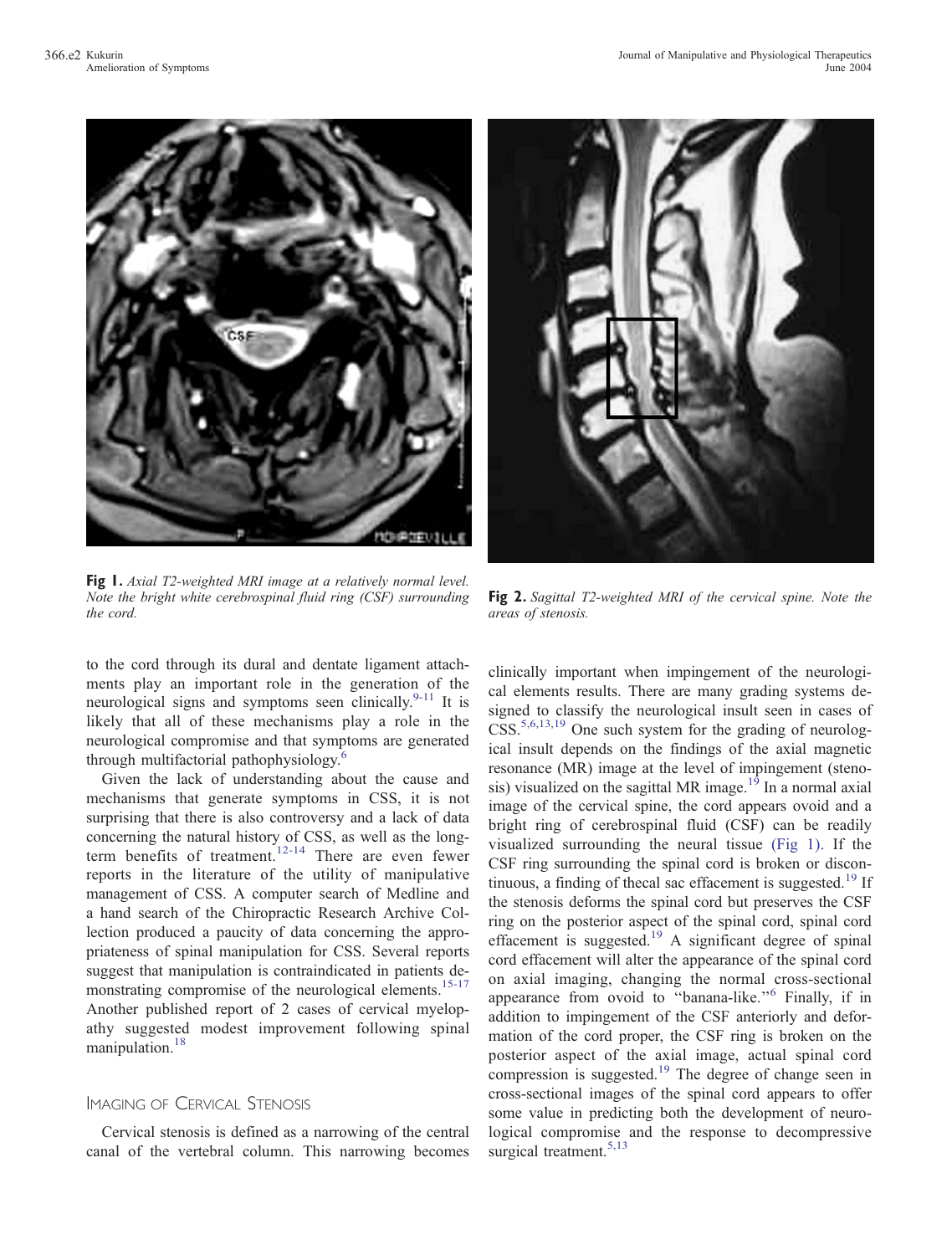

29/1931 F

Fig 4. Axial MRI slice demonstrating areas of ischemia (i) in the patient's brain that originally led to the diagnosis of CVA.

Fig 3. Axial T2-weighted MRI image at a stenotic level. Note the loss of CSF signal (V V V) surrounding the cord. See text for more information.

I discuss a case of cervical spinal stenosis with frank spinal cord compression, treated with manipulative techniques that have several unique characteristics. Most notably, the manipulative treatment of this patient was limited to chiropractic techniques that are not generally seen in other professions that practice manual therapy. The manipulative methods employed in this case are derived from the [chiropractic techniques known as Advanced Biostructur](#page-5-0)al Therapy  $(ABT)^{20}$  and Atlas Coccygeal Technique  $(ACT).^{21}$ Additionally, the extent and nature of the spinal cord compression seen in this patient [is well docum](#page-1-0)ented through magnetic resonance imaging (Figs 2 and 3).

[The patient's MRI images in this case illustrate th](#page-5-0)e concept of spinal cord compression described above.<sup>19</sup> The axial image in this case taken at the stenotic level clearly demonstrates loss of the normal CSF ring on both the anterior and posterior aspect of the spinal cord, with gross deformation of the neural elements into a ''banana-like'' shape (Fig 3). These 3 findings suggest a ''pincher'' effect on the spinal cord. Under these circumstances, the cord is thought to be migrated and deformed away from the anterior impingement, only to have secondary compromise and encroachment posteriorly.

#### CASE REPORT

The patient is a 70-year-old female special education teacher who was injured in a side-impact motor vehicle accident (MVA) that occurred in July of 2000. Within hours of the accident, she developed headaches, neck pain, and a burning sensation on the left side of her face and the entire left side of her body, including her extremities. She was taken to the emergency room where an MRI of her brain was obtained. She was diagnosed with a cerebrovascular accident (CVA) based on her symptoms and areas of ischemia (marked i) as visualized on MRI (Fig 4). She was later seen by a neurologist who felt that her signs and symptoms did not correlate with the ischemic changes seen on the MRI scan of her brain. She had a magnetic resonance angiography (MRA) procedure that demonstrated th[at the](#page-3-0) arterial supply to her brain was not compromised. Figure 5 is a representative image of her MRA study demonstrating the patency of the distal ends of her vertebral arteries (VA), intact basilar artery (BA), circle of Willis (COW), and internal carotid arteries (ICA). An MRI study of the cervical spine was then obtained. This revealed significant spinal stenosis with spinal cord deformation as described above. Her diagnosis was changed from CVA to cervical myelopathy, and she was referred for surgical decompression.

She came to my office less than 2 weeks later. Her stated goal was to avoid spinal surgery. At that time, she complained of headaches, neck pain, and an ''odd sensation like my left face, body, arm, and leg are hot and burning.'' Neurological assessment revealed normal gait and station. Her cranial nerves were intact, and she communicated well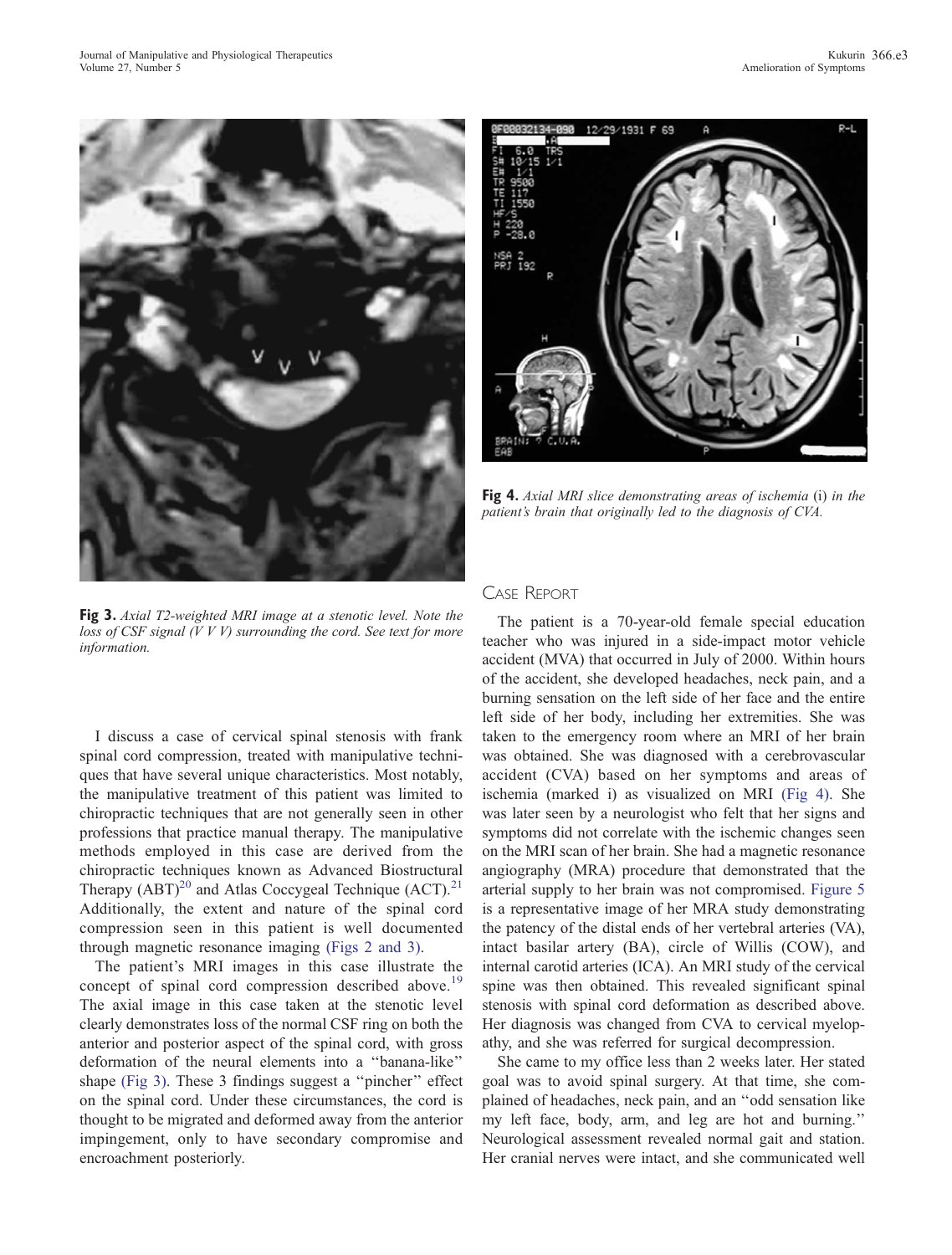<span id="page-3-0"></span>

Fig 5. MRA image that demonstrates relatively normal vascular anatomy of the patient's vertebrobasilar system.

with no evidence of cognitive impairment. She did not exhibit dysphasia, dyslalia, dysphonia, or any other sign of CVA. Her deep tendon reflexes were globally and symmetrically reduced and rated 1 over 4. She had no weakness, no pathological reflexes, or other signs of an upper motor neuron syndrome. Her sensory complaints were subjective, but her orthopedic evaluation was remarkable in that cervical compression tests exacerbated her burning paresthesia and cervical spine distraction relieved these symptoms. She had the usual paracervical muscle spasms seen commonly in post-MVA patients. Chiropractic assessment was based o[n the](#page-5-0) clinical models of ABT and ACT manipulative systems. $20,21$  From a chiropractic perspective, she had gross anterior head translation (sagittal plane subluxation) and a noticeable head tilt with the high side on her left (coronal plane subluxation).

#### Intervention

There are many styles and theories of application of spinal manipulative techniques. A number of generic spinal manipulative maneuvers are practiced across the various disciplines that make up the manual therapy professions. Many chiropractic, orthopedic, osteopathic, and physiotherapy spinal manipulative procedures are indistinguishable. Some are identical with only the theory of application differing. This case employed 2 systems of spinal manipulation (ABT and ACT) that are distinctly associated with the chiropractic profession. Part of the theory of their application is based on the concept that global spinal orientation (postur[e\) is r](#page-5-0)elated to tension or insult within and along the neuroaxis.20,21 One of the treatment goals of the ABT chiropractic technique system is to restore the pati[ent](#page-5-0) to a more neutral resting head posture in the sagittal plane.<sup>20</sup> In

the ACT technique, tilting of the head in the coronal plane (as visualized by a line representing the transverse plane of the foramen magnum) is believed to transmit tension to the spinal cord through dural attachments to the rim [o](#page-5-0)f the foramen magnum and upper cervical vertebrae.<sup>21</sup> ACT practitioners postulate that reduction of tension on the neuroaxis is accomplished by restoring the patient to a neutral head posture in the coronal plane. The mechanisms of both these chiropractic techniques are based on theoretical models derived from basic science studies of the biomechanics of the nervous system.

However, there is at least some evidence that suggests that changes in the posture of the cervical spine in the [sagittal plane can alter the degree of compression of](#page-5-0) the spinal cord seen in some patients with  $CSS.^{22-24}$  Muhle<sup>22,23</sup> demonstrated through dynamic MRI investigation that a neutral head posture can reduce the deformation of the spinal cord when [comp](#page-5-0)ared with more flexed or extended postures. Muhle's<sup>22,23</sup> dynamic MRI studies offer at least some support to the theory that a neutral resting posture offers the greatest potential for cord decompression in cases of cervical spinal cord impingement.

Resting posture can be measured on radiographs or can be visualized as postural deviations from a plumb line. In the case presented here, head forward posture and head tilt were determined by plumb line assessment. This postural examination revealed a clinical presentation consisting of an anterior head translation (head forward posture/anterior translation subluxation) and head tilt, with the line representing the foramen magnum higher on the left (right lateral flexion subluxation of the head on the neck). The manipulative techniques were employed in such a way as to reverse the observed spinal distortions with the hope of reducing spinal cord insult.

#### Description of the Manipulative Techniques

The Advanced Biostructural Therapy approach to correcting head forward sub[lux](#page-5-0)ation involves adjusting or manipulating the first rib.<sup>20</sup> The standard first rib adjustment utilized by practitioners of ABT was modified as follows. In this case, the patient was placed supine on an adjusting table equipped with an upper thoracic drop mechanism. The medial aspect of the first rib was palpated with the thumb. The thumb remained in contact with the first rib. The pisiform area of the opposite hand was placed over the palpating thumb. A thrust was directed inferiorly to superiorly and anteriorly to posteriorly. The thrust was high-velocity, low-amplitude and delivered with enough penetration to cause the drop mechanism of the table to release. This manipulative procedure was repeated 3 times each visit (a number of repetitions arbitrarily determined by the author) on both the right and left first rib. It is my experience that this maneuver causes a rapid reduction of abnormal head forward subluxation. This maneuver was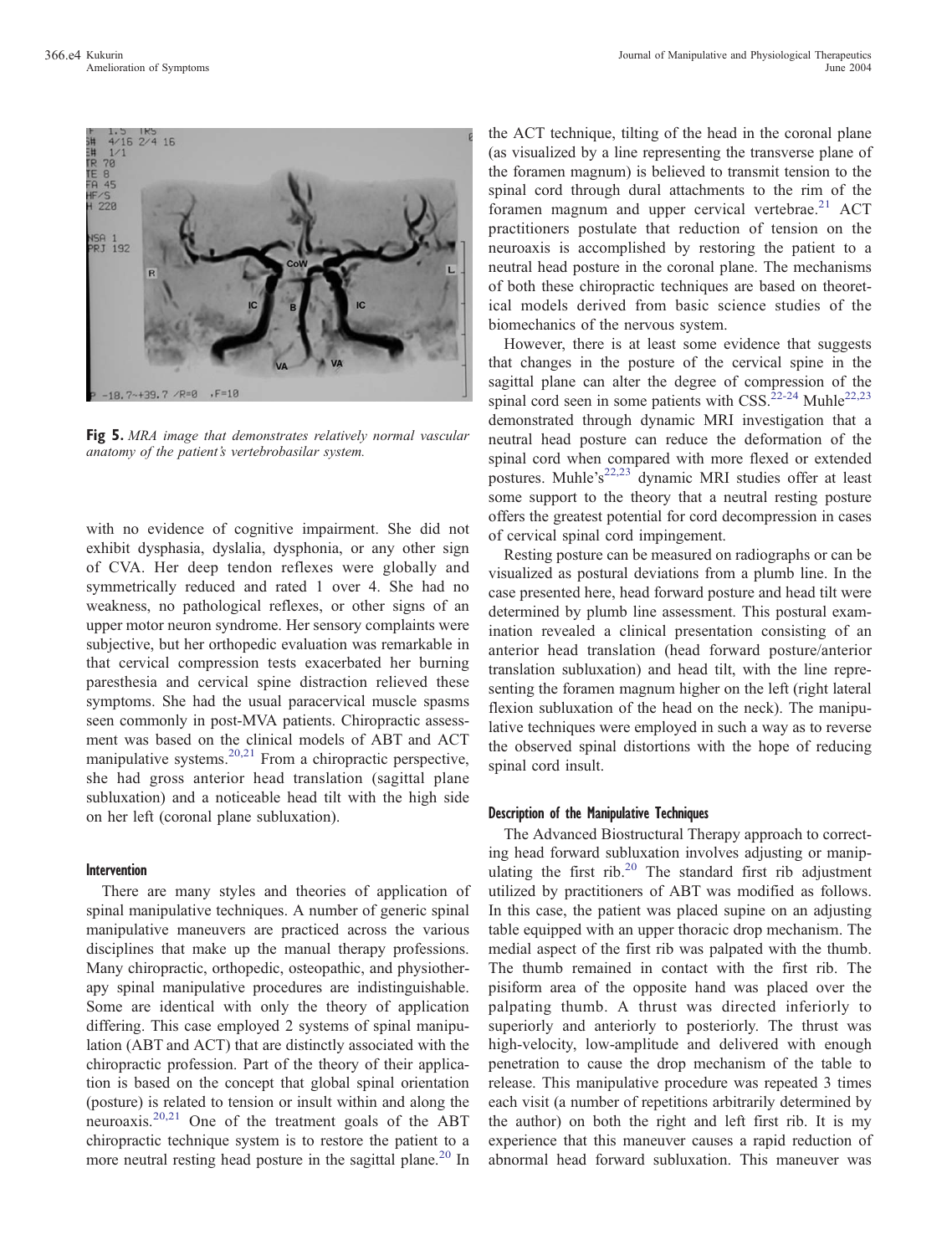applied to the patient on each office visit for 18 sessions over 55 days at a frequency of 3 times per week for the first 2 weeks and then once per week for the duration of the treatment period.

The Atlas Coccygeal Technique adjustment is designed to reduce head tilt subluxation in the coronal plane. It consists of placing the patient in a side-posture position. The drop mechanism of the adjusting table was elevated slightly so the patient's head and neck were in a neutral position (no left or right lateral flexion). With the patient on her side, the inferior (low) side of the foramen magnum plane (as determined by upright postural assessment) was placed superiorly. The patient was placed in what resembles the left decubitus position. The region of the right mastoid process of the skull was palpated with the doctor's thumb. The mastoid process served as a landmark with which to identify (and remain in contact with) the transverse process of the C1 vertebra. Contact of the transverse process was maintained, while the pisiform region of the author's opposite hand was placed in contact with the palpating thumb. A thrust was delivered with a line of drive superior to inferior (right atlas transverse process toward the left atlas transverse process). The penetration was deep enough to cause the cervical drop mechanism to release. This procedure was repeated 3 times. The application of the ACT atlas adjustment was performed only on those visits where the patient demonstrated a head tilt in the coronal plane as observed by postural assessment using plumb line analysis. This varied from visit to visit.

Within 2 weeks of treatment utilizing the spinal manipulative methodologies described, the patient reported that her burning paresthesia had diminished by about 90%. The improvement in symptoms seemed to parallel her improvement in sagittal and coronal plane alignment, and her treatment frequency was reduced to 1 session per week. The patient did experience 1 episode of spontaneous exacerbation of her burning sensory symptoms. This rapidly returned to preexacerbation status with increased frequency of treatment (3 times per week for 1 week). Her associated muscular aches and pains also quickly resolved under this adjustive approach. The time frame from initial presentation to complete resolution of symptoms was just under 2 months and encompassed 18 manipulative sessions. She was discharged without residual signs or symptoms from the accident. The patient was most recently reevaluated 2 years later. She remained asymptomatic at this long-term followup evaluation.

# **DISCUSSION**

The exact mechanism by which the signs and symptoms in CSS are generated is controversial. The 2 most prominent theories are direct compression of the neural elements at the stenotic spinal level and tension within the neuroaxis transmitted from the spinal column to the neural tis[su](#page-5-0)es through various soft tissue supporting structures.<sup>10</sup> The clinical picture is further complicated because the neurological insult may be from direct pressure on the neural elements or produced indirectly through compression of vascular elements.<sup>8</sup> The emerging model is one of a multifactorial causation, with each patient having a unique combination of neural pressure and tension, as well as vascular compromise. The 2 manipulative procedures administered to this patient are based on theories derived from the known interrelationship between the bony spinal column (posture) and the response of the neural elements to these postures. Based on the MRI data of Muhle, $^{23}$  it does seem plausible that in at least some patients with CSS, an abnormal resting posture may increase compression of the neural elements. Unfortunately, without a posttreatment MRI in this case, it is impossible to determine if the chiropractic procedures employed actually reduced neural element impingement. Other explanations for the clinical recovery seen in this patient, such as effects of mechanoreceptor stimulation, are possible. Reflex pain inhibition following [me](#page-5-0)chanoreceptor stimulation has been well documented.<sup>25</sup> However, unlike its known effects on pain modulation, it is unclear if mechanoreceptor stimulation can alter what appears to be, in this case, centrally generated paresthesia. Furthermore, it is doubtful that a short course of mechanoreceptor stimulation (if it can modulate paresthesia) could provide the long-lasting suppression of symptoms seen in this case. Spontaneous recovery is another possibility; however, even with surgical intervention, it appears that the long-term prognosis of patients with CSS is only modest. A large number of patients [tend](#page-5-0) to deteriorate after an initial phase of improvement.<sup>12,14</sup> However, a controlled trial with a larger number of patients would be needed to rule out spontaneous recovery. The growing availability of weight-bearing and dynamic MRI studies like the ones described by Muhle<sup>23</sup> may provide the technology needed to better understand the pathophysiology of CSS. These imaging techniques may also provide a valuable tool with which to assess various chiropractic techniques. Further study utilizing emerging imaging and other noninvasive technology may help to explain the clinical improvement frequently reported in chiropractic patients and help to identify the mechanisms responsible for this improvement.

### **CONCLUSION**

Resolution of the signs and symptoms of cervical stenosis with MRI-documented spinal cord compression through chiropractic techniques is reported. This case suggests the need for more research into the less traditional chiropractic techniques. More research is needed to identify the exact mechanisms of neurological insult seen in cervical spinal